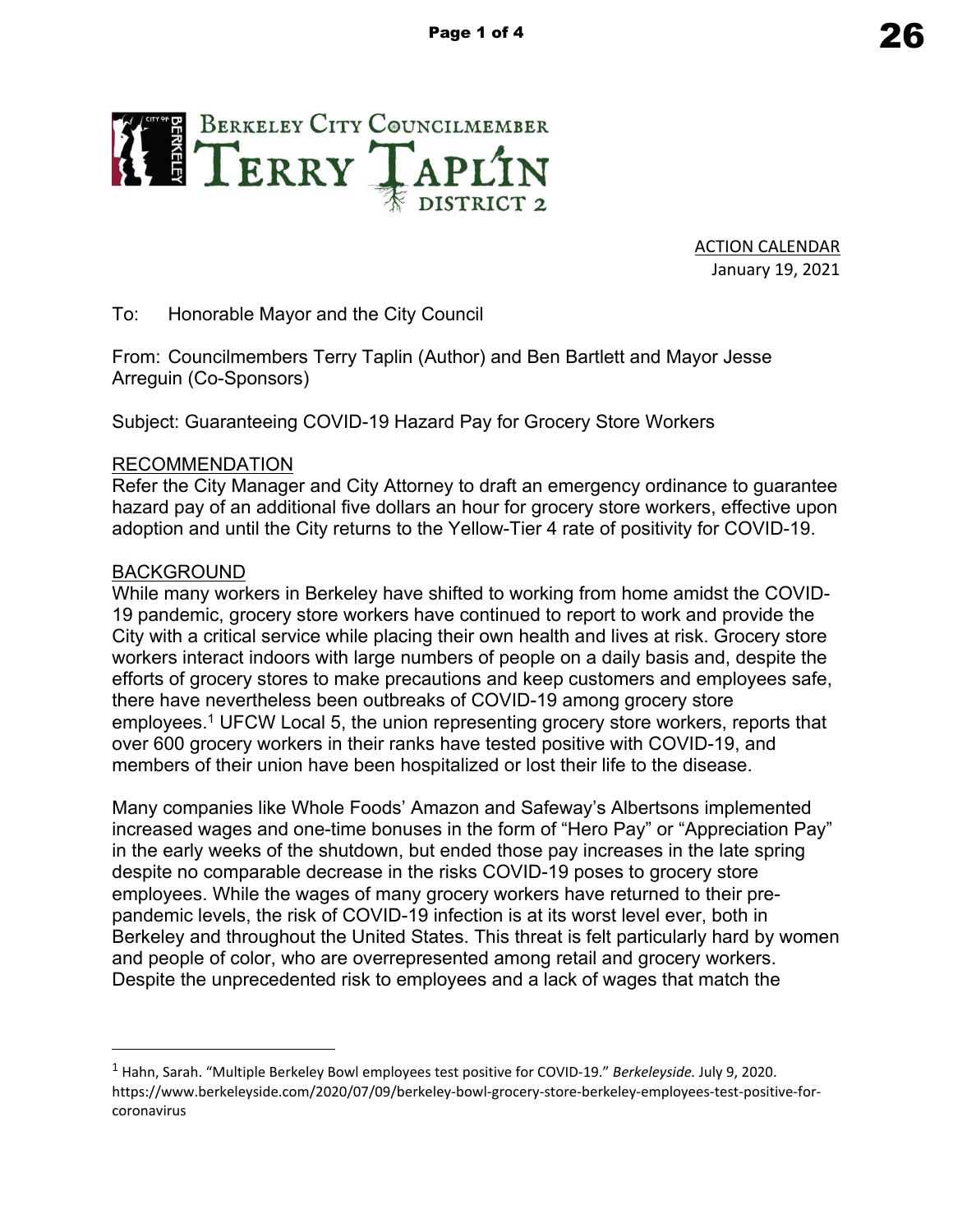hazards workers face every day, grocery retailers have for the most part seen a major jump in their profits this year.<sup>2</sup>

### RATIONALE FOR RECOMMENDATION

The City of Berkeley must take action to ensure that the wages of its grocery store employees reflect the hazards that they face each time they report for their jobs. Even as the vaccine becomes more available, pay increase of five (5) dollars an hour while the threat of COVID-19 stays above the minimum level in the City are necessary to treat our grocery store workers as the heroes they are.

ENVIRONMENTAL IMPACTS None.

FISCAL IMPACTS None.

CONTACT Terry Taplin, Councilmember, District 2, (510) 981-7120

### ATTACHMENTS/SUPPORTING MATERIALS

1. Resolution

<sup>&</sup>lt;sup>2</sup> Kinder, Molly, Laura Stateler, and Julia Du. "Windfall profits and deadly risks: How the biggest retail companies are compensating essential workers during the COVID-19 pandemic." *Brookings.* November 2020. https://www.brookings.edu/essay/windfall-profits-and-deadly-risks/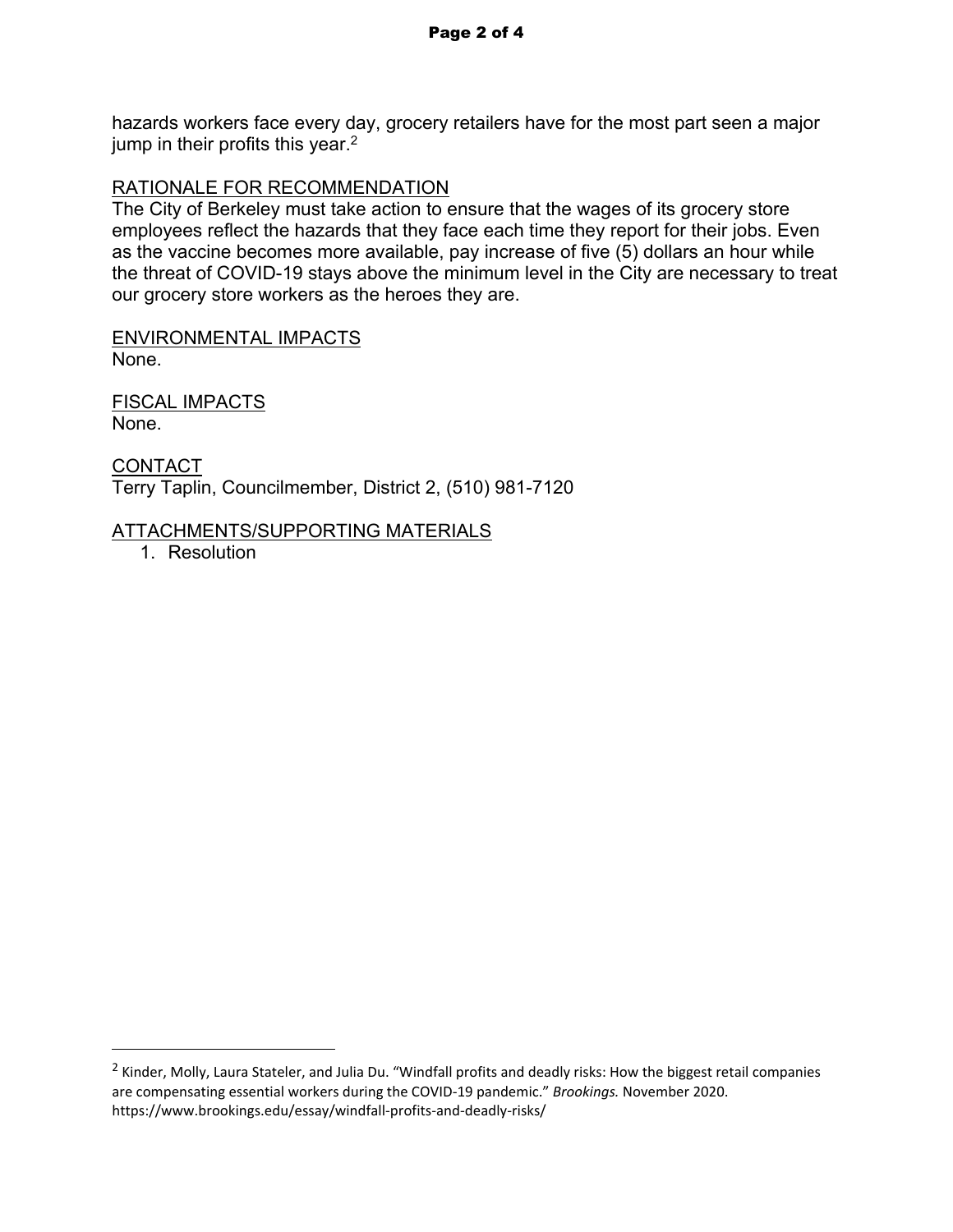## RESOLUTION NO. ##,###-N.S.

# GUARANTEEING COVID-19 HAZARD PAY FOR GROCERY STORE WORKERS

WHEREAS, since the beginning of the COVID-19 pandemic, grocery workers in the City of Berkeley have continued to report to work and serve their communities, despite the ongoing hazards and danger of being exposed to the novel coronavirus. The pandemic is far from over and the health threats that grocery workers face are just as real now as they were when this crisis began.

WHEREAS, because of the work of these essential grocery workers, families throughout the City have had access to the food they need during this pandemic.

WHEREAS, given the nature of these jobs, grocery workers must be there to help countless customers who are stressed and fearful for their wellbeing. Moreover, they are staying inside with large crowds every day, with ventilation systems that could be spreading the novel coronavirus.

WHEREAS, these essential grocery workers cannot choose to work from home-- they must come to work to do their jobs, which involve substantial interaction with customers. Workers are wearing masks, social distancing, and constantly wiping down cash registers, food conveyor belts and shopping carts to protect the public health. Moreover, these workers are continuously working to restock items that households desperately need like toilet paper, cleaning supplies and other essentials.

WHEREAS, these essential grocery workers continue to live with the daily fear of not only contracting the virus but also bringing it home to their families.

WHEREAS, the number of COVID-19 clusters within the grocery industry in the City of Berkeley continues to rise significantly. The health threat that these grocery workers face cannot be overstated. UFCW Local 5, the Union that represents grocery workers, reports that over 600 grocery workers in their ranks have tested positive with COVID-19, and members of their union and been hospitalized or lost their life to the coronavirus. In addition there have been highly publicized outbreaks at local grocery stores in Berkeley. The health threat that these grocery workers face cannot be overstated.

WHEREAS, we are now in the height of the pandemic with a stay at home order in our region with ICU capacity below 15 percent. We are a long way from minimal risk where there would be 1 daily new case per 100,000 or less than 2 percent positivity

WHEREAS, the City recognizes that these workers must be justly compensated for the clear and present dangers of doing their jobs during the pandemic by requiring their employers to provide hazard pay at all times that the City is at a coronavirus risk level of moderate, substantial, or widespread under the State Health orders.